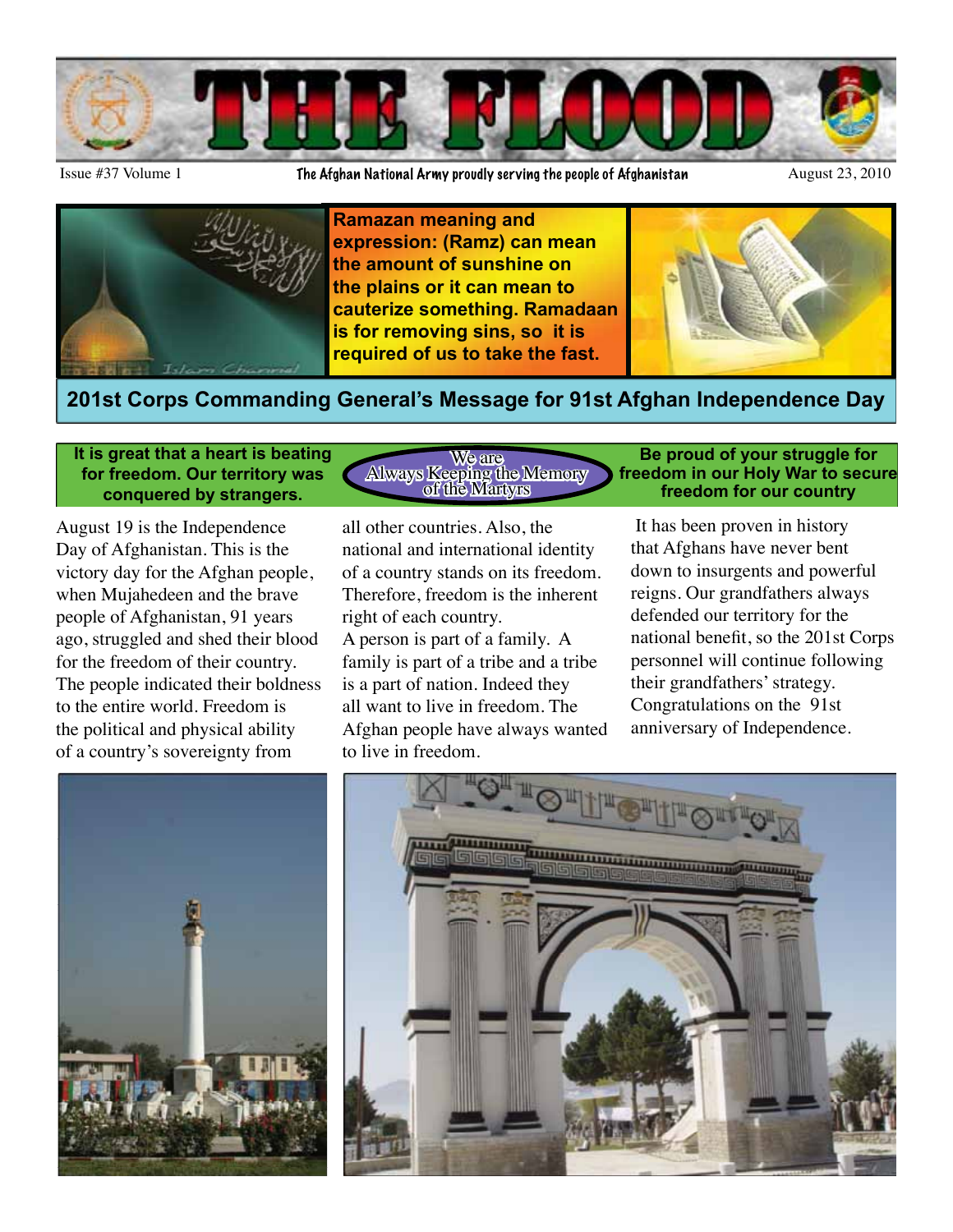# **201st Corps CDR visits Camp Ahmad Bak**



 **(Above) Maj. Gen. Mohammad Raheem Wardak, 201st Corps commander, is inspecting 1st kandak, 3rd quick reaction forces brigade,(Bottom photos) 201st Corps' new installation which is under construction in Camp Ahmad Bak Hill, Najrab district, Kapeisa province.**



Maj. Gen. Mohammad Raheem Wardak, 201st Corps, commander with his counterpart Brig. Gen. Pepse, deputy for 101st Airborne Division, inspected the new installation being built for the 201st Corps, 3rd QRF BDE, 1st Kandak, weapons and headquarters company in Ahmad Bak Hill.

16 more barracks are under construction. Each barracks has a capacity of 100 soldiers. These new barracks include living areas, chow hall, kitchen and bathrooms. The barracks are modern and built by bricks. The construction company has completed 85 percent of the project.

 Wardak gave some guidance to the personnel saying, "Follow your professional training, and increase combat skills.'' Then Wardak listened to their problems including issues pertaining to their living place, treatment, and the Ramazan meals. Raheem gave his sensible guidance to the leaders on how to solve the personnel problems. At the end of his visit from personnel, he awarded 500 Afghani for each soldier's hard work and dedication.

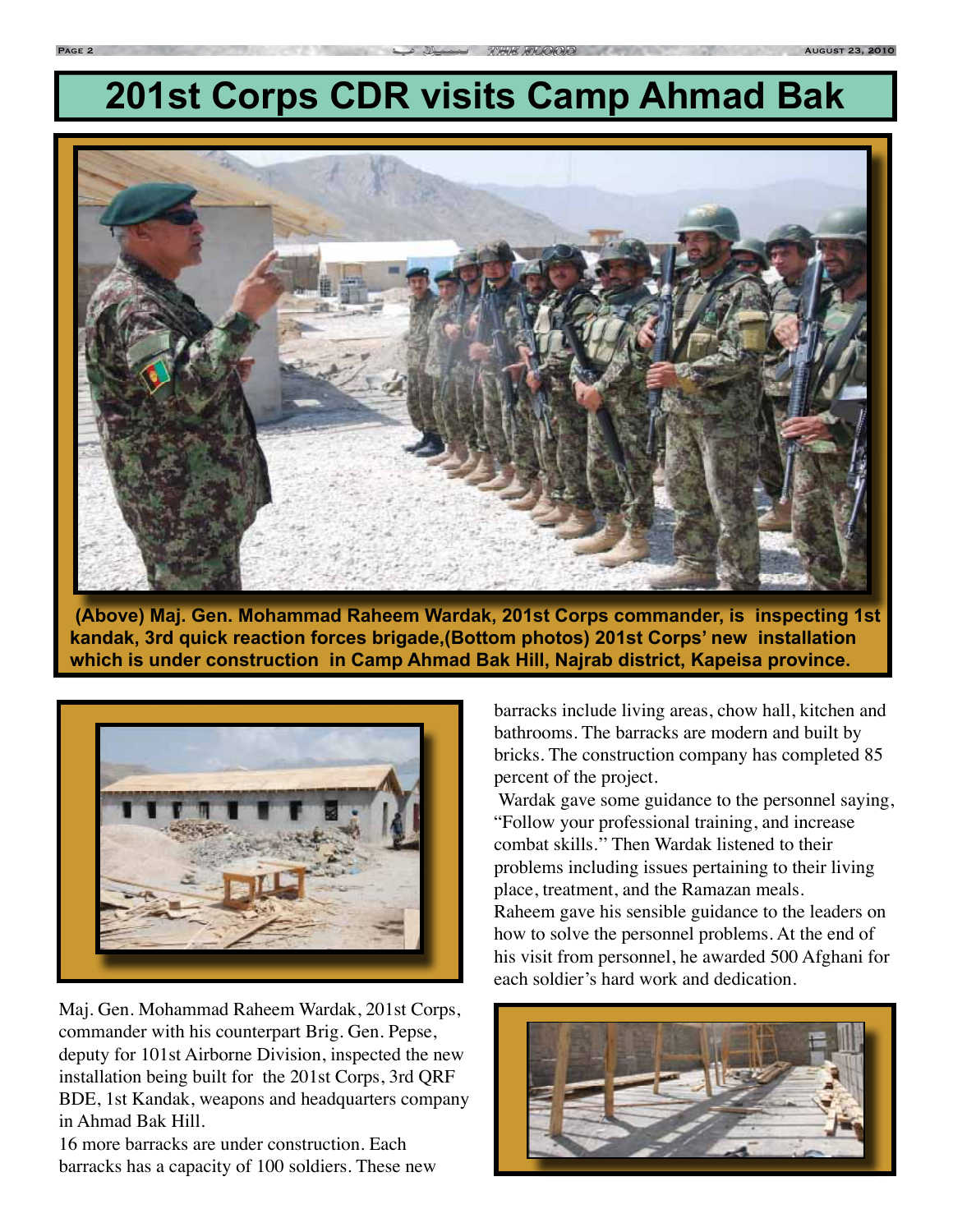## *Conducting Literacy, Religious and English Lessons*



 Of all the regretful things to happen in the past 30 years of war, one of the most devastating is the lost literacy of the youth who have been born to conflict. Instead of hearing teachers' voices they have heard bomb explosions, and heavy

arms firing. From the first day of life they have been breathing the smoke of explosives. Most of our children are uneducated.

 A combination of instructions are being implemented by the Ministry of Defense. The education plan

involves the teaching of different Islamic books and combat morals with the help of professional teachers from the Religious Cultural Affairs and the educational departments.

 With the help of Nebraska University, 51 teachers are teaching illiterate students every Sunday and Wednesday.

 Most of the educators are prior teachers of military college. Some are retired officers. They teach under the supervision of three master teachers.

 Progress is being made. For example, right now, 125 personnel of the 201st Corps are getting their English training from level 1 to level 10.

 We are looking forward to seeing more progress. There are currently plans to expand this program.

## **Message From the Religious Department**

#### **To all of the personnel of 201st corps:**

 As you all know, coalition forces are fighting shoulder to shoulder with the Afghan National Army against terrorism.

 They are also working to show respect for the religion and beliefs of Muslims. Most coalition countries have a large population of Muslims and the freedom of religious expression.

 In the United States, president Barak Obama recently prepared a dinner for the American Muslims in the White House. The Muslims of America also participated and welcomed it.

 All of the Coalition and International Afghanistan Security Forces were told to avoid eating or drinking



**During Ramadan U.S. and ANA forces must continue to work together to respect one another's beliefs and culture.**

in front of people during Ramadan.

 If any mistake occurs, from any of these forces, it shouldn't be answered with violence because there are a lot of ways to interact with them and encourage them not to eat in front of the people.